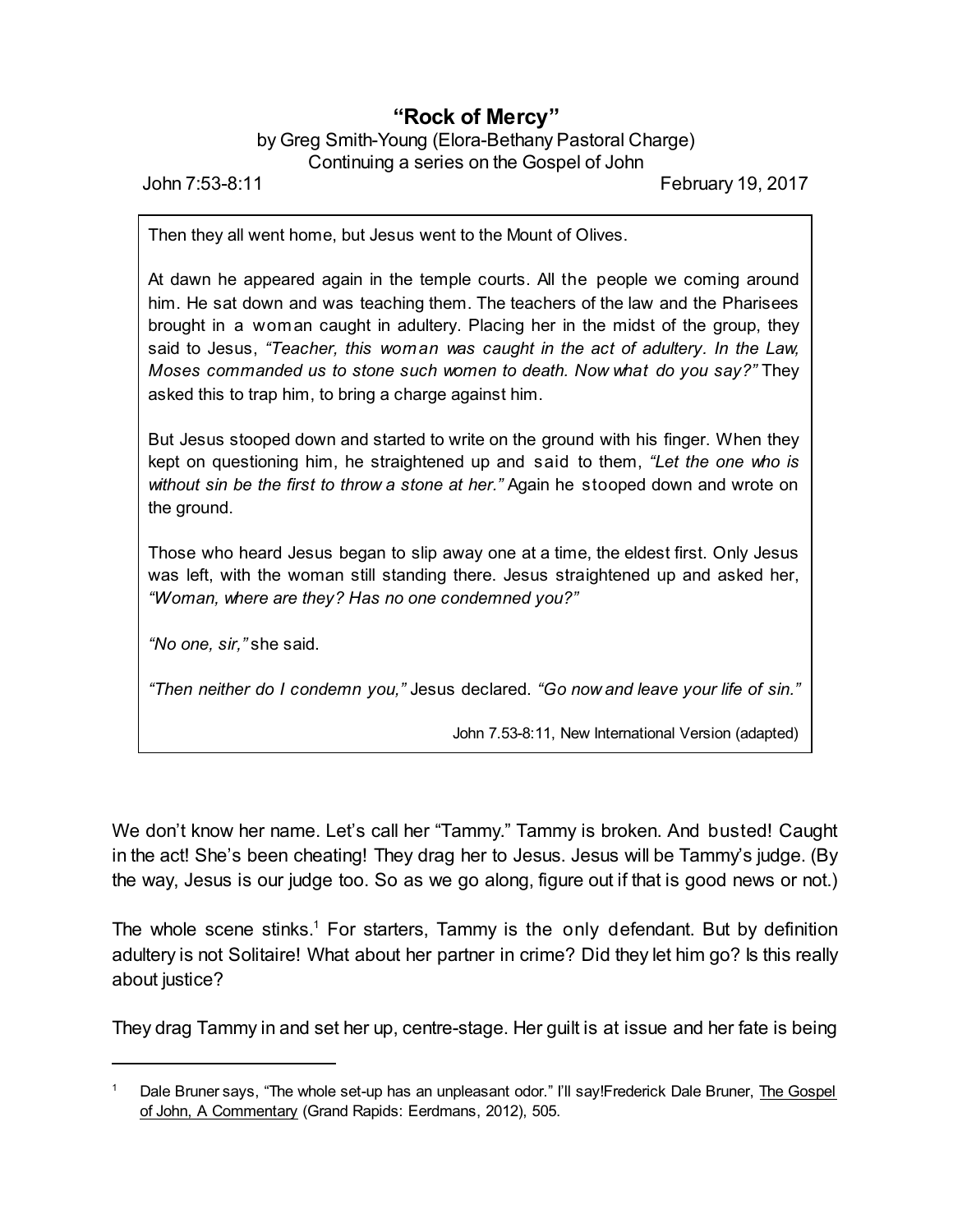sealed, but her accusers are not concerned with her. She's just a prop in their drama. They are after Jesus.

They put Jesus on the judges' bench, expecting his will be a very short-term appointment. Either he will acknowledge her guilt, pass sentence, and end his good reputation for mercy and compassion. Or he will let her off, ignoring God's  $Law<sup>2</sup>$  and exposing himself as indifferent to sin. Whether Tammy lives or dies, Jesus will be finished.<sup>3</sup>

II

This is about Sin.<sup>4</sup> It's not our favourite topic . . . except for the chocolate kind. "Sin" sounds like breaking some dusty rules designed to keep us from a good time. *Sin* gets pounded on to make folks feel bad.

If that is what we think sin is about, we miss the point. I like this definition: sin is *the human propensity to mess things up.*<sup>5</sup> Sin messes up *good* things. God has wonderfully fashioned us so we can flourish in relationships, relationships that are delightful and good: our relationships with God, with all God's creation, with each other, and within ourselves. Sin breaks a relationship. Sin twists, abuses, manipulates, destroys. Instead of flourishing, our relationships flounder and flail. This "messing things up" does not just happen. We do it. Often on purpose. We stroll into Sin. Then we find we can't get away from it.

We try to deny Sin. We are good at that.

We try to re-brand Sin. We call them "mistakes." Adding two plus two, and getting five ... . that's a mistake. Cheating on the math test is a sin.

We try to cover up Sin. Where I lived in Northern Ontario, the roads were terrible. The deep cold heaves and sinks, tearing them up. It is tough on the suspension and the spine! Except in winter. The snow fills the holes and covers the cracks. Everything is smoothed

<sup>&</sup>lt;sup>2</sup> See Leviticus 20:10 and Deuteronomy 22:22-24. Notice that both commands are clear that both parties to the adultery are to be punished equally.

<sup>&</sup>lt;sup>3</sup> Augustine summarized the trap facing Jesus like this: "if he shall approve her being stoned, he will not show his gentleness; if he consent to let her go, he will not keep righteous." Bruner, 509.

<sup>4</sup> I follow the practice introduced to be by Fleming Rutledge, of captitalizing "Sin" to emphasize that it is one of the "powers" (along with Evil and Death). Sin is more than the sum-total of our various misdeeds. It is a Power that takes control over us, and away from us. In this sense, Sin is like a disease, while the particular "sins" we do are its symptoms or expressions. See Fleming Rutledge, The Crucifixion: Understanding the Death of Jesus Christ (Grand Rapids: Eerdmans, 2015), 35f.

<sup>&</sup>lt;sup>5</sup> Francis Spufford, Unapologetic (Londer: Faber & Faber, 2012), 27. Spufford's definition does not use the word "foul," but another four-letter word that begins with an "f." While I think his definition, with its shocking crassness, is more accurate to Sin's reality, I thought it better to paraphrase him!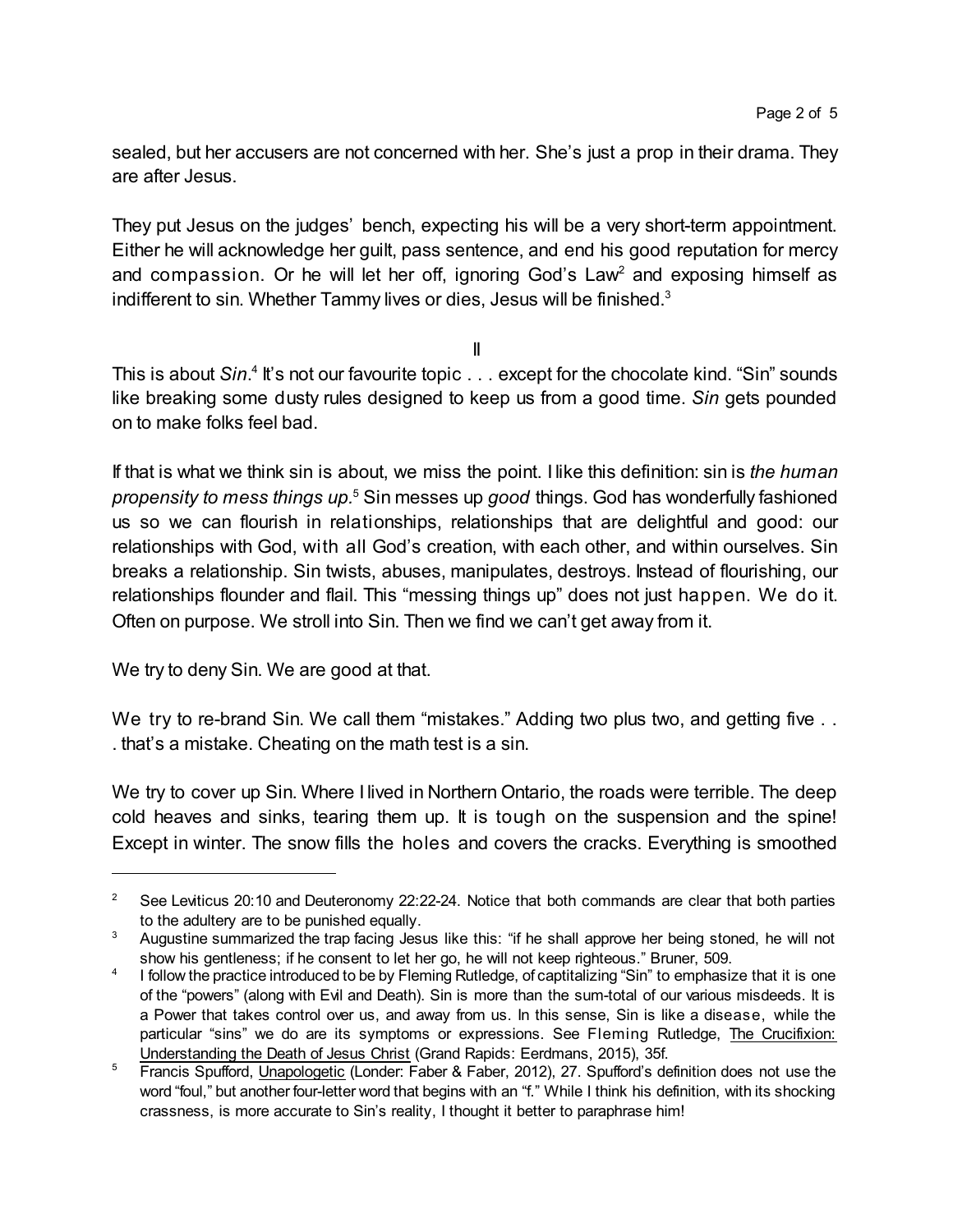over. We do that with Sin, pretending the damage is not there. But underneath, it is a mess and getting worse.

Sin fractures relationships, causing terrible harm. Tammy has sinned. What does Jesus do with Tammy?

III

He judges her. He finds her . . . guilty!

That's right. Jesus finds Tammy guilty. Otherwise, he would say, *"She did nothing wrong."* Instead, he says, *"Go and sin no more."* That only makes sense if Tammy is guilty.

But what about the not "casting the first stone" thing? We've turned that phrase to mean judging someone's behaviour. The same with "condemning." Look carefully, though. That's not what these mean in the story. "Casting the first stone" and "condemning" have nothing to do with judgement. (More on that in a bit.)

Tammy has fractured her marriage relationship. She has violated God's ways that make life flourish. She has sinned. Jesus does not deny it, re-brand it, nor cover it up. He exposes our sin, with a searching eye that pierces all our defenses. We don't get anything past him.

If the story stops here, it is truly terrifying. That's why we deny, re-brand and cover up. If the story stops here, the rocks will fly and Tammy will die. And we will be standing in line behind her.

 $\mathsf{N}$ 

But by God's grace, Tammy's story continues.

Jesus crouches down to write in the sand. (Teachers did that before they had blackboards and projectors.<sup>6</sup>) What did he write? Many guesses, but it does not tell us. Maybe it does not matter. Instead, focus on the action itself. When Jesus stoops to write, what does everyone do?

They stop looking at Tammy.

N. T. Wright, John for Everyone, Part 1 (Louisville: Westminster John Knox, 2004), 113.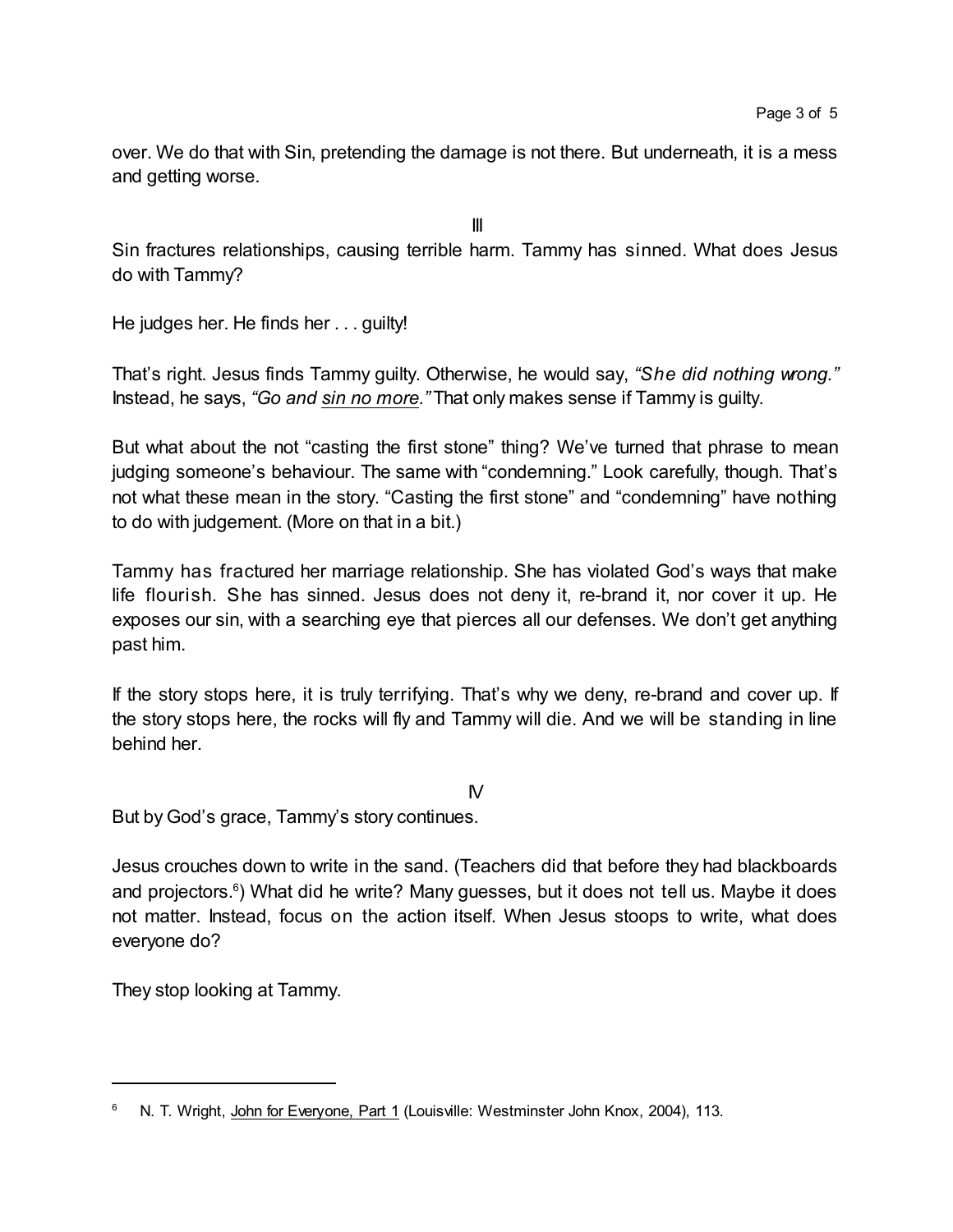Everyone is looking at Jesus now! "What's he writing?"<sup>7</sup>

Jesus stands up. We've already had the judgement. She is guilty. Now, the punishment. The Law calls for death by stoning. Unspeakably harsh. Though it does point to something true. If make Sin your boss, death will be your paycheck.<sup>8</sup> It will destroy you.

But what's the alternative? If God were to deny, re-brand or cover up Sin, there would be no justice, not truth-telling, no vindication for Sin's victims. Don't they matter? Their blood would cry from the ground, and receive no reply.

Jesus takes this very seriously. *"Pick up your rocks. Let's have the one who has not sinned start us off."* We'd rather focus on Tammy, but Jesus makes us look at ourselves. Accusers demand, "We need to take sin seriously!" By all means. Start with the sinner you know best ... you.<sup>9</sup> Jesus puts the accusers — which means all of us — into the prisoner box with Tammy. It's crowded, and very uncomfortable. So they slip away.<sup>10</sup>

Notice, Jesus does not glare after them. This is not his mic-drop moment. He stoops and writes. He takes the focus off of them – and us — and pulls it back onto himself.<sup>11</sup>

 $\overline{V}$ 

Remember I said that "condemning" and "casting a stone" are not about judgement. "Condemning" means deciding someone's life is no longer fit for living, because of what they have done. "Casting stones" means killing them. They are about punishment.

But no one is left to punish her; none were qualified. No one can condemn her, without condemning themselves.

Sorry . . . one remains. One can cast a stone. One can condemn.

<sup>7</sup> I am thankful to Dale Bruner for this wonderful insight into how the dynamics of the scene would have unfolded. See Bruner, 505.

<sup>&</sup>lt;sup>8</sup> Romans 6:23 says "the wages of sin is death."

 $9$  "He hasn't said the law of Moses was wrong; only that, if we're going to get serious about it, we should all find ourselves guilty." Wright, 113.

<sup>&</sup>lt;sup>10</sup> The elders are the first to get it and leave. Dale Bruner wonders if this suggests "that the older we get the less sure we are of our purity. Youth can be cocky." Bruner, 506.

<sup>&</sup>lt;sup>11</sup> Bruner offers, "Jesus may now be trying to avert the crowd's critical attention from the accused's accusers and from their shame, just as he had earlier sought to protect the woman from her shame and shamers." In this regard, he quotes Augustine: "But when the Lord had struck them with that shaft of justice, he deigned not to watch them collapse, but with his view turned away from them." Bruner, 506.